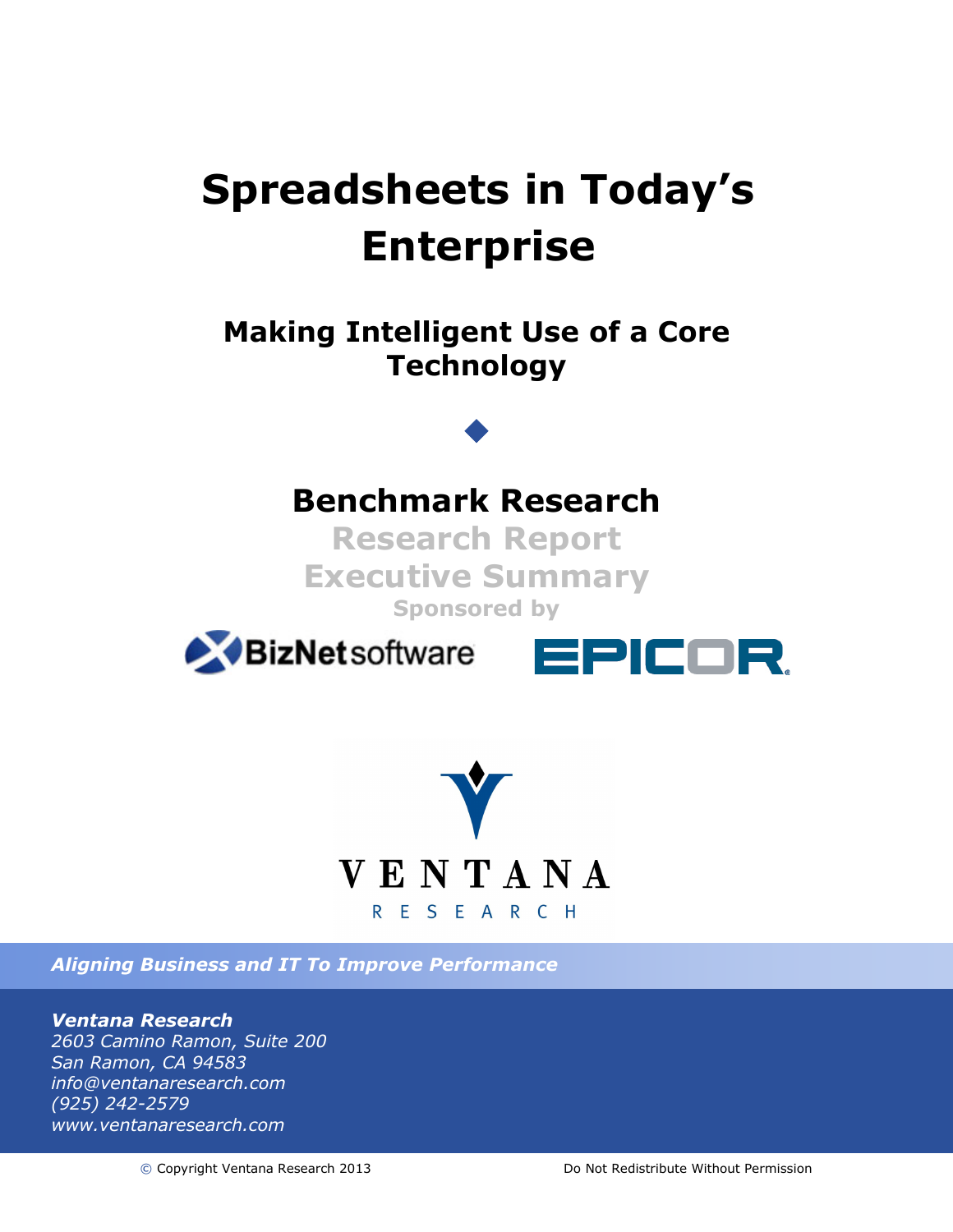

San Ramon, California January 2013

Ventana Research performed this research to determine attitudes toward and utilization of spreadsheets for business purposes. This document is based on our research and analysis of information provided by organizations that we deemed qualified to participate in this benchmark research.

This research was designed to investigate spreadsheet usage practices and needs of individuals and organizations and the potential benefits from improving their existing processes, information and systems. This research is not intended for use outside of this context and does not imply that organizations are guaranteed success by relying on these results to improve planning. Moreover, gaining the most benefit from improving the use of spreadsheets requires an assessment of your organization's unique needs to identify gaps and priorities for improvement.

The full report with detailed analysis is available for purchase. We can provide detailed insights on this benchmark research and advice on its relevance to an organization through the Ventana On-Demand research and advisory service. Assessment Services based on this benchmark research also are available.

We certify that Ventana Research wrote and edited this report independently, that the analysis contained herein is a faithful representation of our evaluation based on our experience with and knowledge of spreadsheets in general and in a business context, and that the analysis and conclusions are entirely our own.

Nortan Reservch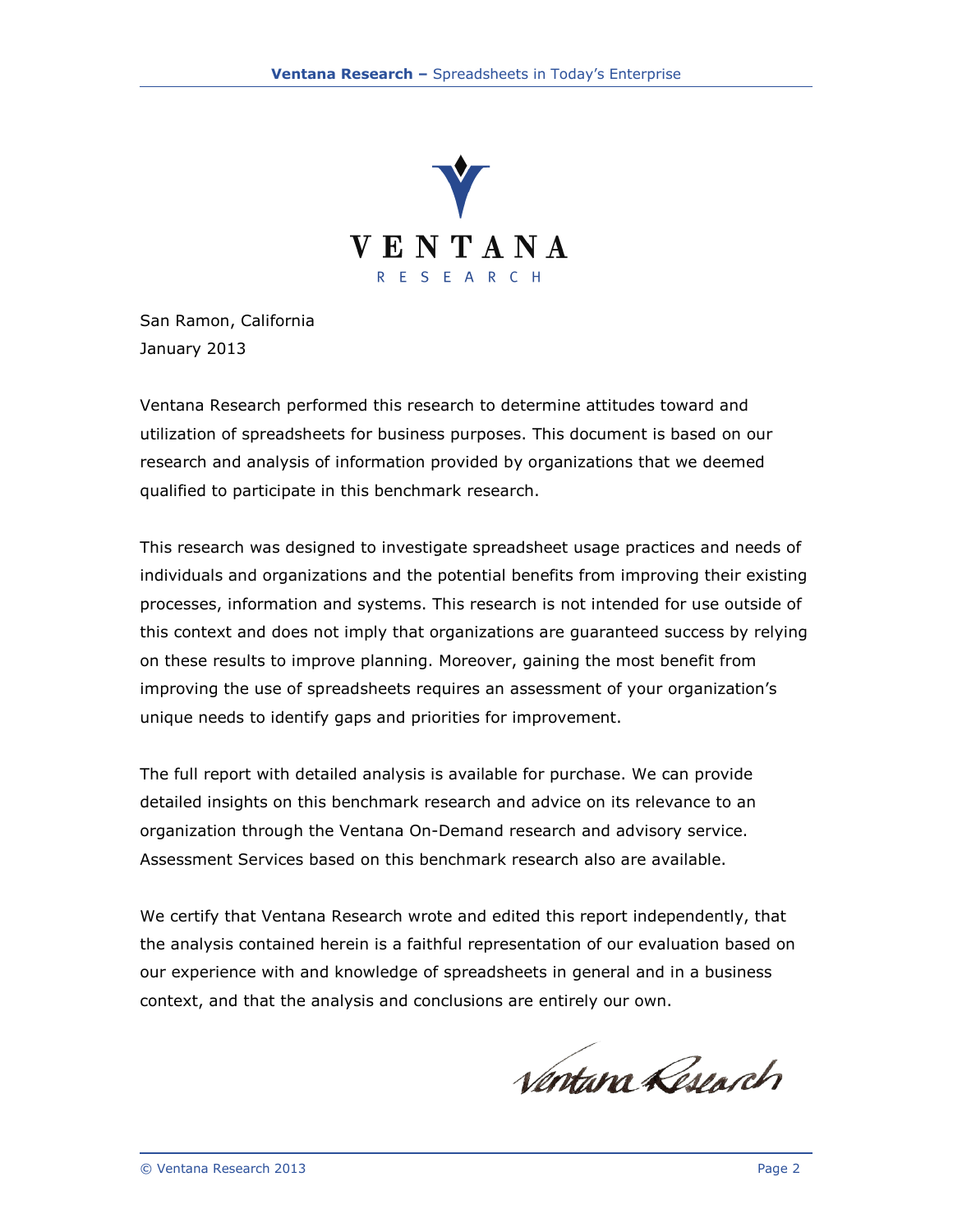### **Executive Summary**

It is not news that stand-alone PC-based spreadsheets, originally designed to be a personal productivity tool, are ubiquitous in the enterprise, and problematic as well. Ventana Research and other observers have documented their inappropriateness for

this environment. When spreadsheets are used in recurring, collaborative processes, their versatility is more than offset by the frequency of errors resulting from the manual entry of data and formulas and the lack of referential and data integrity. For users who rely on this information, these inherent defects pose the risks of making wrong decisions based on inaccurate analysis or of financial misstatement. Stand-alone spreadsheets also pose a security management challenge: It is difficult to restrict access to authorized people and to track who changed what and when; in the worst cases, spreadsheets have been a vehicle for financial fraud.

**When spreadsheets are used in recurring, collaborative processes, their versatility is more than offset by the frequency of errors and the lack of referential and data integrity.**

In 2004, Ventana Research coined the term "enterprise spreadsheet" to describe products that addresses these issues by in effect marrying a spreadsheet user interface to an application or a database program. Since then we have conducted research periodically to examine developments in the use of desktop spreadsheets and interest in alternatives that can help companies gain control of these tools and overcome the barriers they raise to productivity and organizational effectiveness. We conducted a groundbreaking study of the issue in 2007, and now we have followed up on it with new benchmark research. We undertook this research to discover what has changed since then, to explore trends in how organizations use spreadsheets and to gain insight into the issues that organizations and individuals face when they



use them.

We found that participants have greater confidence in the reliability of the spreadsheets they use: More said that the spreadsheets are accurate and timely (49% vs. 35% in 2007) and that reports derived from data in spreadsheets that they receive are very accurate (21% vs. 14%). In 2007, 20 percent said they found multiple versions of a spreadsheet file that do not agree with one another circulating in the business all the time; that is down to 11 percent now. And not as many disagree frequently or all the time about the numbers and

analyses that are done in spreadsheets (51% vs. 63% before). Nonetheless, errors in spreadsheets occur: 35 percent of participants acknowledged data errors, and lesser percentages cited formula and format errors.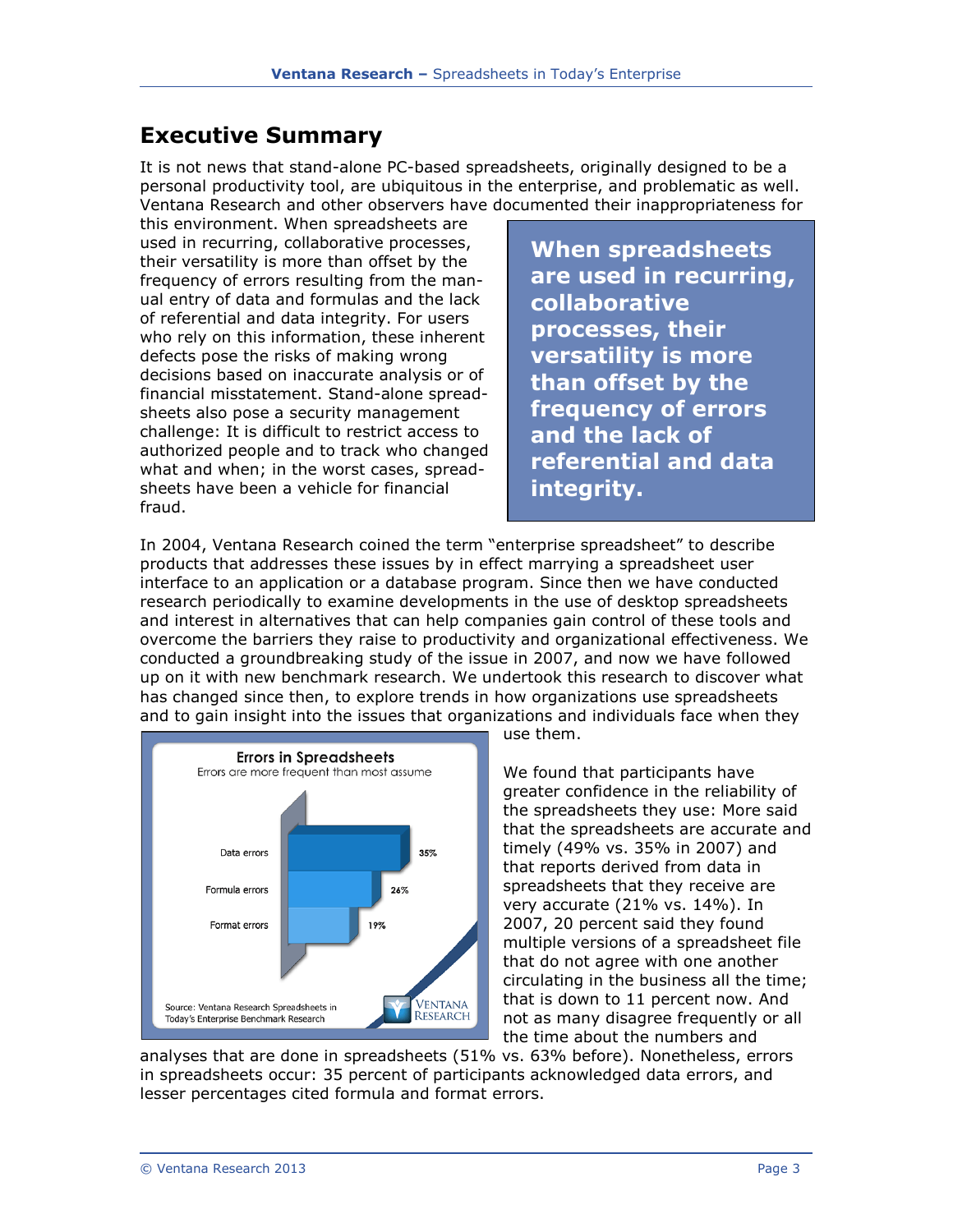This improved outlook occurs in a context where the use of spreadsheets in collaborative, repetitive processes remains entrenched. Nearly three-fourths (72%) of participants said that their most important spreadsheets are the ones they share with others. Two-thirds use spreadsheets (alone or in conjunction with a software application) to collect data from multiple people and to create reports shared across the organization. Three-fourths use them to summarize and consolidate values that are included in documents, as do about two-thirds to create operational awareness so people know what to do next.

These tools are in regular use by people comfortable with them. One-fifth of participants spend more than half of their time using spreadsheets, and another 16 percent do almost all of their work in them. One-fourth of the total described themselves as extremely proficient in their ability to use spreadsheets, and nearly half (46%) said they are proficient. Almost all (88%) have more than 10 years of experience in using spreadsheets. To summarize, 69 percent of participants said that all

**These tools are in regular use by people comfortable with them. One-fifth of participants spend more than half of their time using spreadsheets.**

or some people in their department or business unit are heavy users of spreadsheets in their day-to-day jobs. The functional areas most often reporting heavy users are Finance (91%), where 59% spend more than half their time working with them, and the Front Office (80%; 52% more than half their time).

The research shows that users spend significant portions of time in what we call "spreadsheet maintenance" – that is, the updating, revising, consolidating, modifying and correcting the spreadsheets they collaborate with others on and reuse frequently. On average participants spend approximately 12 hours (one-and-a-half eight-hour workdays) per month doing these tasks. For those who spend most of



their time working with spreadsheets, the figure is 18 hours, and the Front Office spends the most time – 15 hours per month – among functional areas. We question how productively these hours are spent.

These findings give some indication of the state of spreadsheet use in organizations, which we assessed in our Maturity Index analysis. In each of the four dimensions by which we segment that analysis, we rank at least two-thirds of organizations at the lowest two of four levels in our maturity hierarchy; only one in eight reach the top Innovative level. They

are somewhat more mature in the Technology and People dimensions, as the discussion about experience with spreadsheets and regular use of them suggests. In the other two, Process and Information, familiarity and persistence are not enough, as time-consuming work-arounds and searching for errors in an ad-hoc manner prevent efficient and reliable information for decision-making.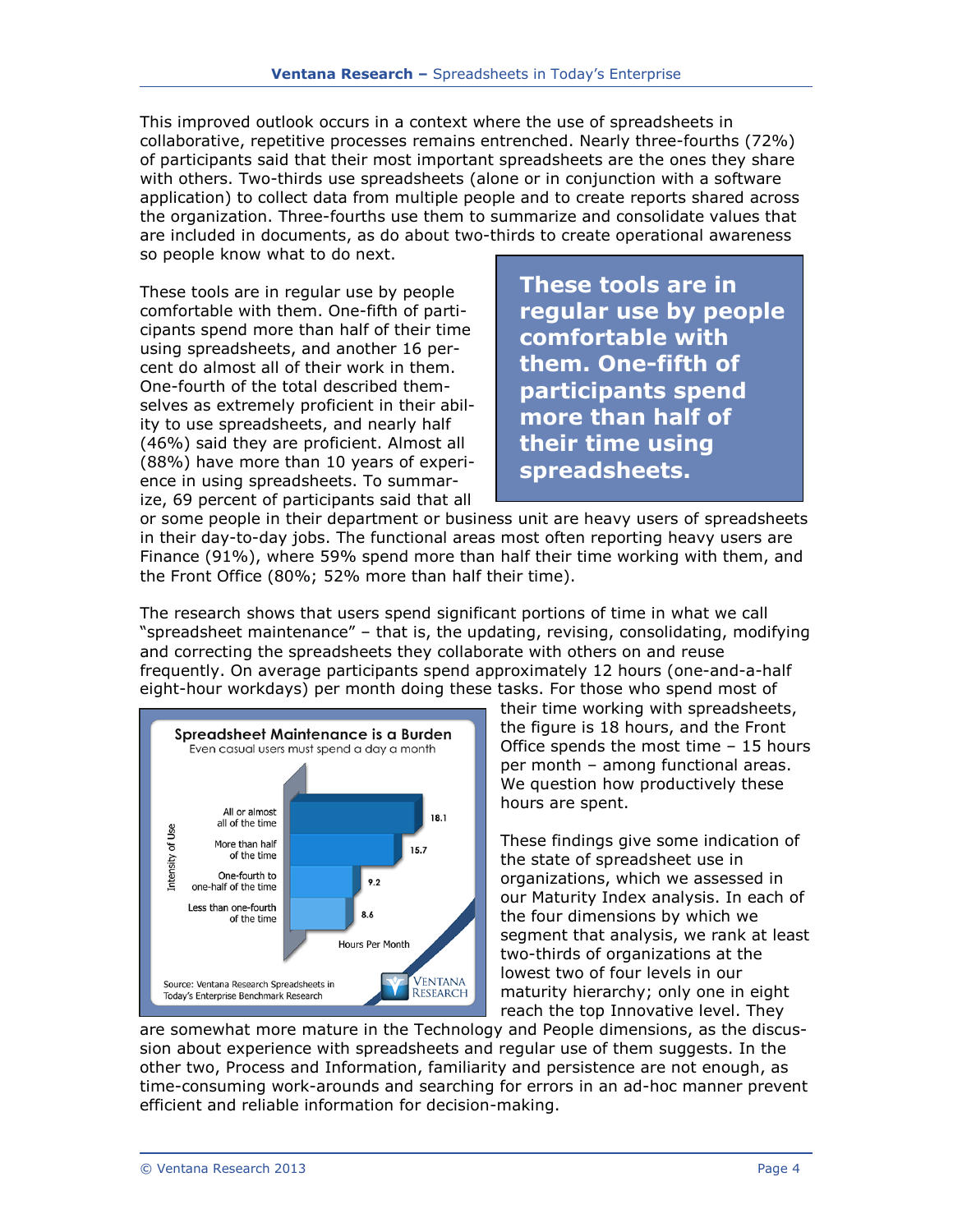We explored the impacts of flaws inherent in desktop spreadsheets. About half of participants said they find errors in data frequently or occasionally, some of which are major, and one-third find errors in formulas in the most important process they use spreadsheets for. One in four occasionally have to go back and forth to resolve issues about what is in a spreadsheet, and this lengthens the time it takes to complete business processes. And although fewer organizations than in 2007 have to deal constantly with multiple versions of a spreadsheet file that do not agree with one another, this still happens frequently for one in three. All of these issues increase the time users must spend on tasks that do not serve business purposes directly.

We find it puzzling that people are rather complacent about these encumbrances,

**Despite the frequency of errors found, few of even the most experienced and proficient users said they do rigorous checking to ensure accuracy of the data.** according to the research. Despite the frequency of errors found in their most important spreadsheets (not to mention the likelihood of others), few of even the most experienced and proficient users said they do rigorous checking to ensure accuracy of the data; half check only when something doesn't look right, and then they look only at selected cells. Similarly, 55 percent said they spend little time dealing with problems in spreadsheets and that it has no noticeable impact on their productivity; heavy users, however, said more often that such problems reduce their productivity.

The research also shows that executives, the leaders of the organization, are more complacent about spreadsheet use than those below them: Many said that they rarely see errors in data, formats, design and formulas, and more of them (55%) expressed confidence that spreadsheets are accurate and timely than did others. It's not clear how rigorously busy executives audit the spreadsheets they use for errors, and in any case, those who prepared the files are likely to have corrected obvious mistakes before submitting them. It appears that many organizations have become inured to the flaws in spreadsheets.

Another sign of inattention to optimizing the use of these ubiquitous tools is the general indifference to proficiency training and testing of skills. Only 8 percent of organizations have regular training sessions; nearly half (45%) offer none at all. We correlate the lack of training with the finding that only 9 percent reported that the spreadsheet skills of the people in their organization are excellent, the same number as said the skills are below average. The impact of training, if offered, and the need for it can be assessed through skills testing, but here even fewer organizations (3%)



have a regular program and just 10 percent test skills at all. We have no way to measure the time lost by users who cannot take advantage of advanced features,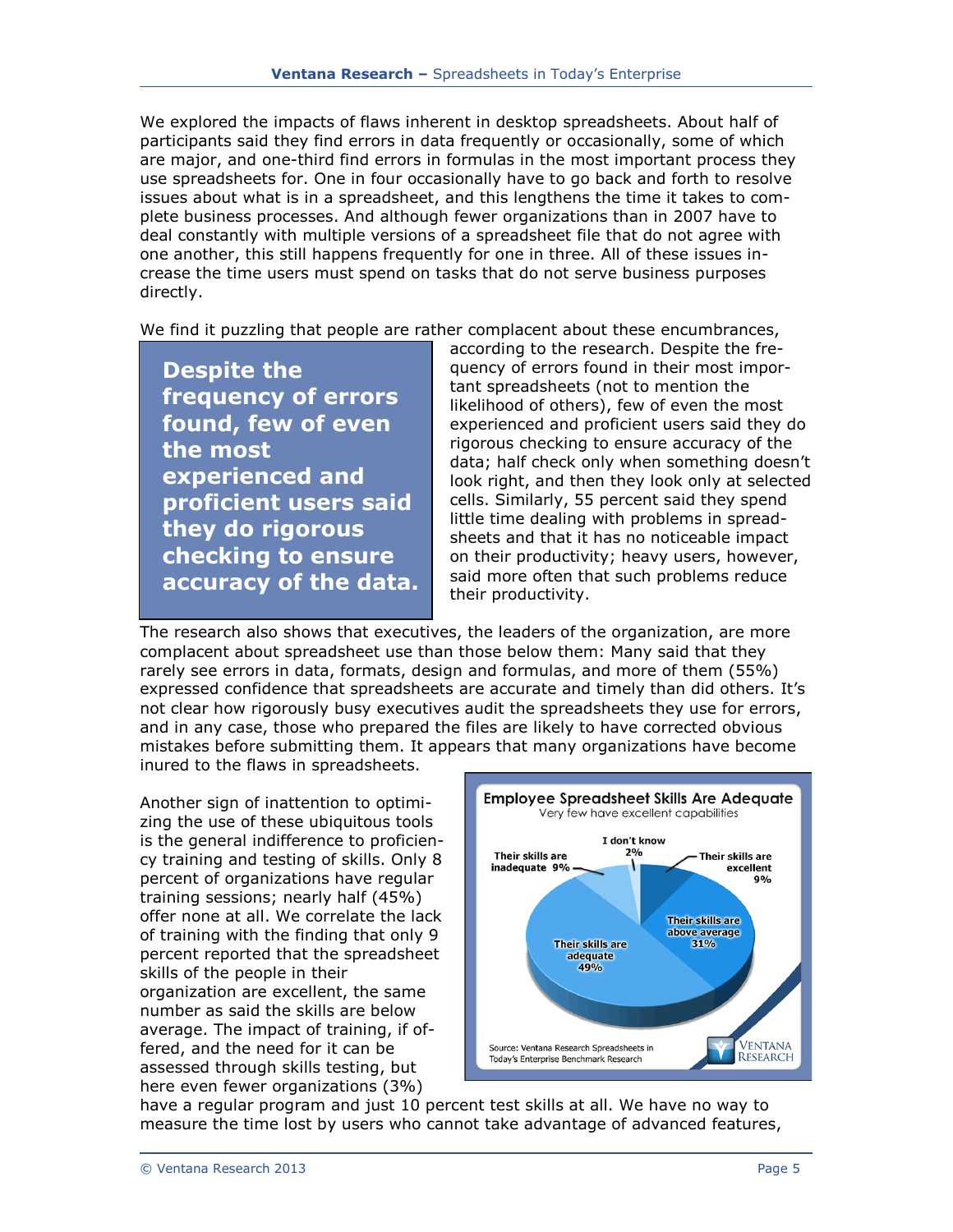but it seems certain that improved skills could help them be more productive.

The combining of spreadsheets is a chore found in 93 percent of organizations, which said it is a time-consuming task; 81 percent of participants said they routinely have to combine data from multiple spreadsheets to perform some business process. The

average is five spreadsheets combined at a time, and more than half of users (56%) said that combining spreadsheets is a time-consuming chore. Those individual spreadsheets often from different contributors, even external ones: Two-thirds use spreadsheets to collaborate with people outside the company frequently or occasionally. In addition, participants most commonly use email to communicate questions about important spreadsheets shared with others, and the inherent time lags in that conduit can slow processes even more.

This reminds us that spreadsheets are tools not only for data collection and



analysis but also for communicating information. The charts and graphs available in spreadsheets are familiar to many people in business, including those who only consume rather than create them. Almost two-thirds of research participants – and 80 percent of those who spend more than three-fourths of their time working with spreadsheets – find it easy or very easy to create these visual aids. However, that does not mean they are sufficiently useful: One in four said they are adequate for

**Spreadsheets are tools not only for data collection and analysis but also for communicating information.**

only some of their work, and 44 percent they are adequate for most but not all work. Just 18 percent of those from large and very large organizations said spreadsheets are the only visual communications tool they need. Larger companies may have higher expectations for the quality of presentations and more complex information to convey.

The research identifies other capabilities users desire that conventional spreadsheets lack. More than half of participants

responded positively to all 12 enhancements that we asked about. In particular, three-fourths said it would be useful or very useful if they could make real-time connections to company data from within a spreadsheet; do detailed drill-down analysis within a spreadsheet; find errors automatically in formulas, broken links and references to blank cells; and provide workbooks that decision-makers can refresh and filter themselves. Heavier users of spreadsheets valued these improvements more highly than more casual ones. All of the capabilities on our list are currently available in applications on the market, so users need not make do without them if their value is understood by those who approve investments.

Half of participants are aware of such options, saying that there are better alternatives to using spreadsheets for their most important process. Those from large (71%) and very large (82%) organizations and users in Finance and Front Office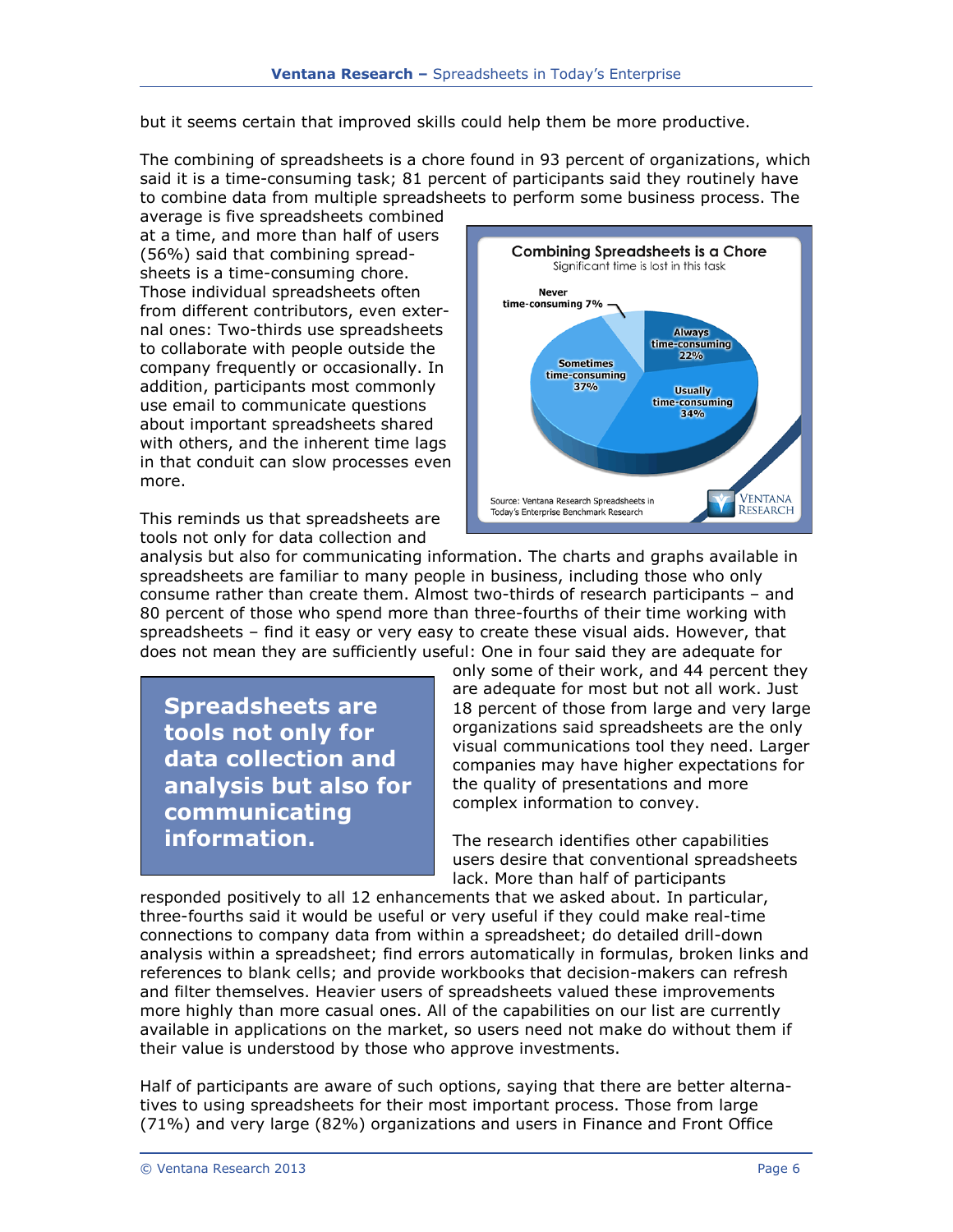positions (75% each) said this most often. Other findings show that these groups have many heavy users and are more insistent about limitations in their current tools.

Among the other half, however, more said they don't know whether there are alternatives (32%) than said there are none (19%), indicating that as many are unaware of options. This is consistent with another finding that half of organizations have not produced a formal proposal to replace spreadsheets in important business processes; so far, only 17 percent have followed through to implement a new system, and here again large (23%) and very large (21%) organizations are in the vanguard. One justification is the length of time it takes to modify reports: Almost

half (46%) of organizations said it takes too long. This indicates that those with more complex needs and more resources are the likeliest candidates for adopting enterprise spreadsheets. We recommend that all organizations look seriously at the time and efficiency they may be wasting in continuing to use desktop spreadsheets as they have in the past; we urge them to evaluate the advantages in productivity and reliable information for decisionmaking that they can gain by investing in more capable tools and streamlining outmoded, informal processes.



**This Executive Summary is drawn from the full Ventana Research Benchmark Research report. The full report is available for purchase, payable by check or credit card. Advice and focused guidance based on this benchmark research can be purchased through our Ventana On-Demand service. For more information about the full Benchmark Research report or assessment of your organization using our Maturity Index methodology, please contact us at [sales@ventanaresearch.com.](mailto:sales@ventanaresearch.com)**